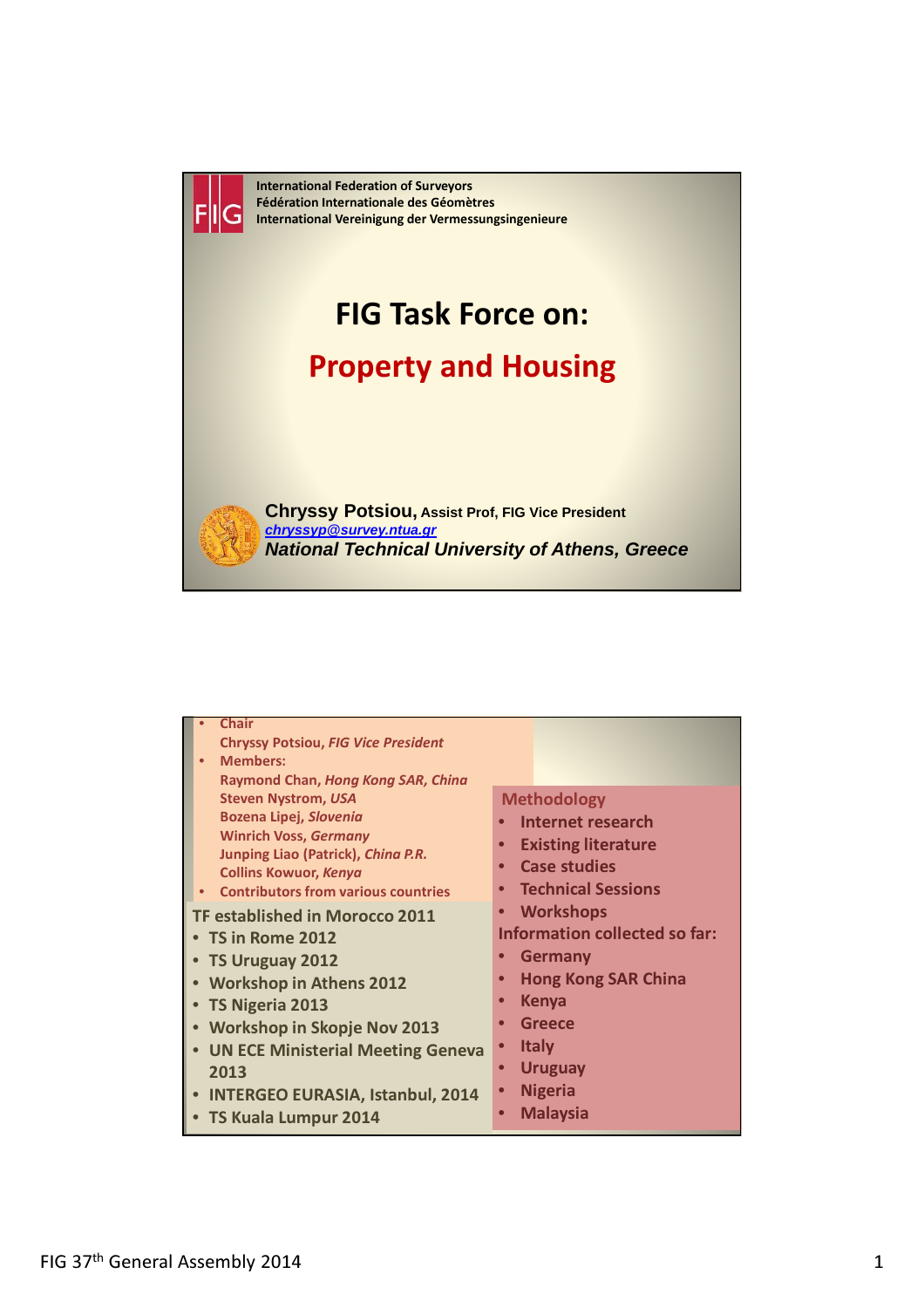

## background

characterized by certain fundamental factors affecting the housing markets:

- recession, unemployment, difficulty of finding jobs,
- significant decrease in access to financing, tougher lending standards: no more liar loans, bigger down payments, closer look at incomes
- tougher appraisal standards,
- growing affordability problems even for those who do have a job due to wage and benefit cuts,
- rising taxes.
- overleveraged consumers,
- a change in consumer attitudes regarding housing as an investment,
- a new frugality in consumer attitudes towards debt in general.
- corruption and confusion in land and housing regulatory framework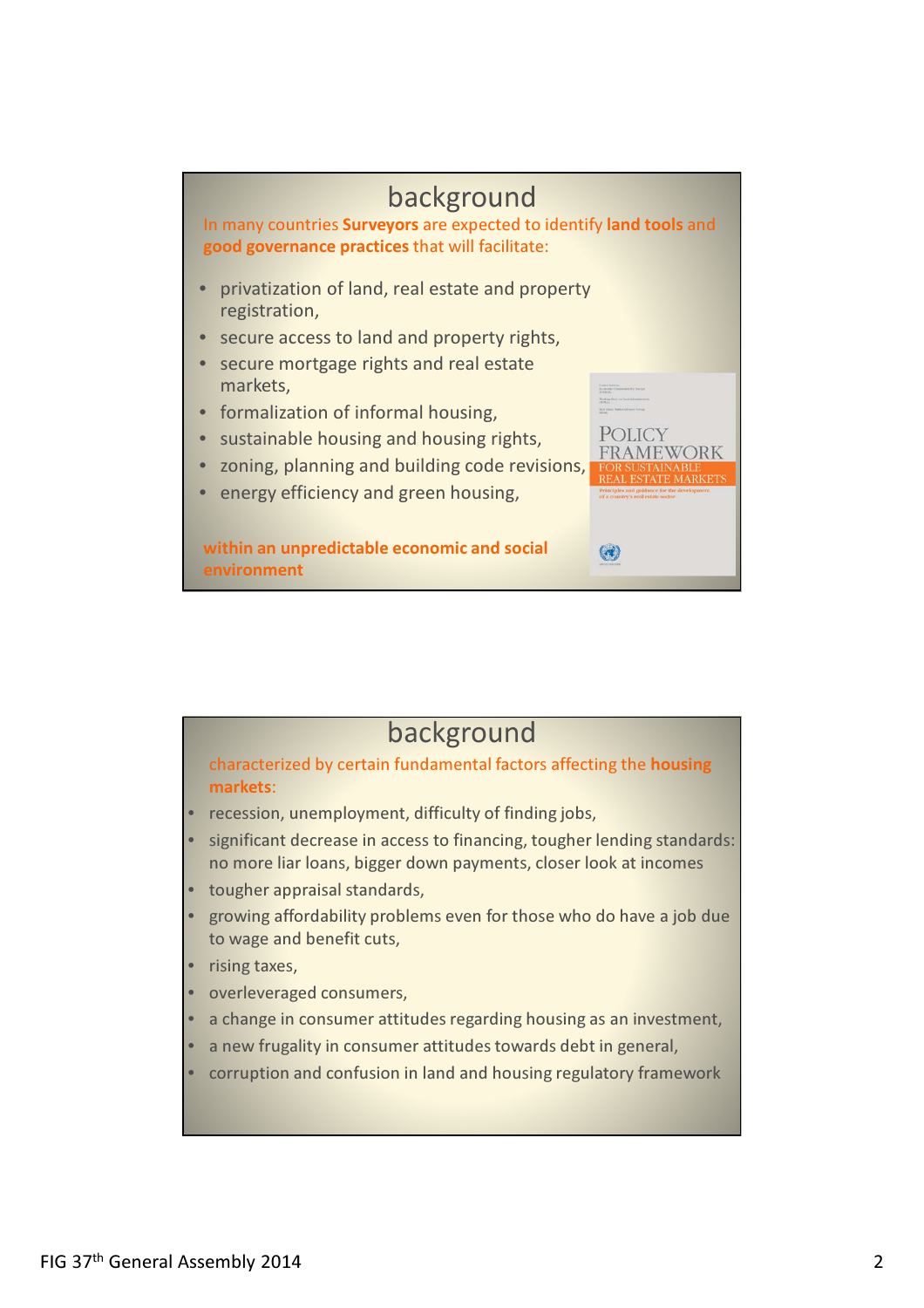

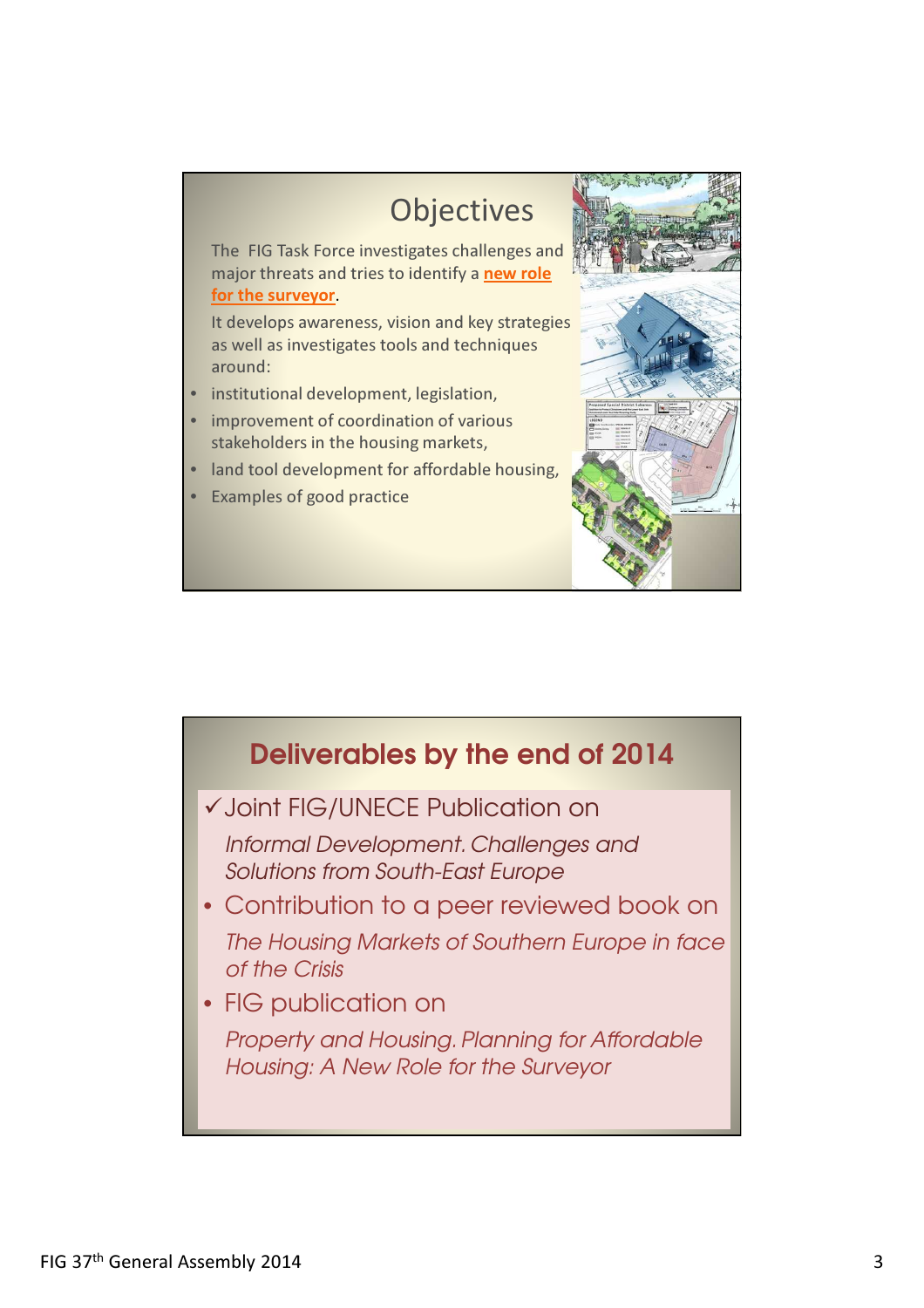

## Joint FIG / UNECE WPLA publication: Informal Development. Challenges and Solutions from South-East Europe

Purpose: update the 2009 research on "Self-made cities" (UNECE publication)

- progress of legalization and integration of informal housing development in UNECE;
- examples of good practice;
- remaining obstacles; new weaknesses;
- tools in order to eliminate the
- phenomenon in future